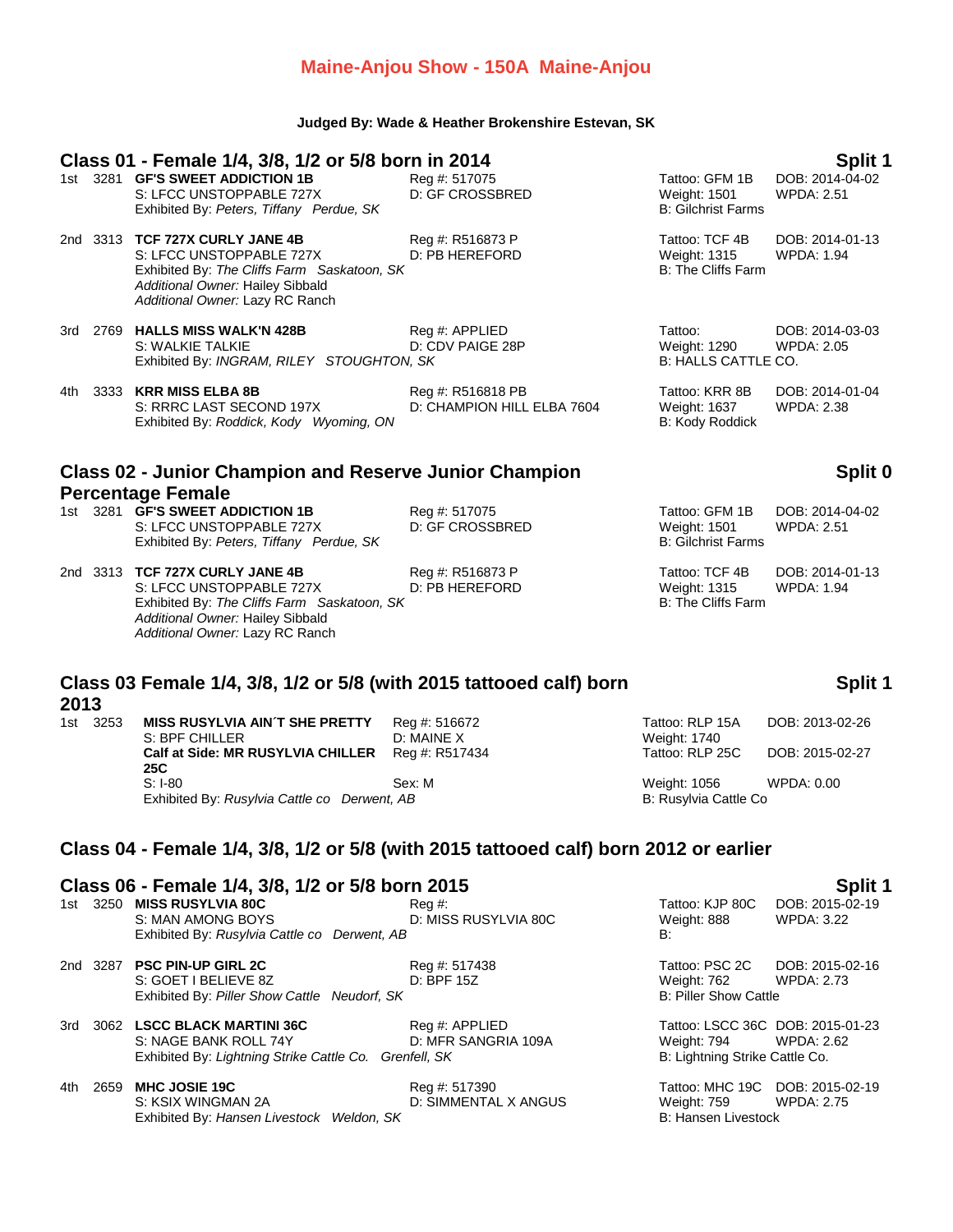- 5th 3254 **MISS RUSYLVIA 15C** Reg #: Tattoo: DOB: 2015-03-01 S: WALKS ALONE **D: MAINE** D: MAINE Weight: 0 WPDA: 0.00 Exhibited By: *Rusylvia Cattle co Derwent, AB* B: Rusylvia
- 6th 2648 **KKE SHANNON SALT AND PEPPER 24C** Reg #: 517573 Tattoo: KKE 24C DOB: 2015-04-02 S: SHANNON´S ALL IN 5A D: CLYTHE MANE TILLIE 24U Weight: 715 WPDA: 3.06 Exhibited By: *Handsaeme, Alley Lethbridge, AB* B: Kattle Kountry- Ashley Shannon

### **Class 07 - Calf Champion and Reserve Calf Champion Percentage Female**

### **Class 08 - Grand Champion and Reserve Grand Champion Percentage Female**

1st 3281 **GF'S SWEET ADDICTION 1B** Req #: 517075 Tattoo: GFM 1B DOB: 2014-04-02 S: LFCC UNSTOPPABLE 727X D: GF CROSSBRED Weight: 1501 WPDA: 2.51 Exhibited By: Peters, Tiffany Perdue, SK B: Gilchrist Farms

- 2nd 3313 **TCF 727X CURLY JANE 4B** Reg #: R516873 P Tattoo: TCF 4B DOB: 2014-01-13 S: LFCC UNSTOPPABLE 727X D: PB HEREFORD Weight: 1315 WPDA: 1.94 Exhibited By: The Cliffs Farm Saskatoon, SK B: The Cliffs Farm Saskatoon, SK *Additional Owner:* Hailey Sibbald *Additional Owner:* Lazy RC Ranch
- **Class 09 - Bull 1/4, 3/8,1/2 or 5/8 born 2015**
- **Class 10 - Champion and Reserve Champion 2015 Percentage Bull**
- **Class 11 - Bull, 1/4, 3/8, 1/2, or 5/8, born 2014**
- **Class 12 - Champion and Reserve Champion 2014 Percentage Bull**
- **Class 13 - Bull, 1/4, 3/8, 1/2, or 5/8, born 2013**
- **Class 14 - Champion and Reserve Champion 2013 Percentage Bull**
- **Class 15 - Grand Champion and Reserve Grand Champion Percentage Bull**

| Class 16 - Female 3/4, FB or PB born 2014 | Split 1 |                               |               |  |                                  |
|-------------------------------------------|---------|-------------------------------|---------------|--|----------------------------------|
|                                           |         | 1st 3065 <b>I SCC STAR 7B</b> | Red #: 516978 |  | Tattoo: I SCC 7B DOB: 2014-01-01 |

| 1st. | 3065 LSCC STAR 7B<br>S: NAGE BANK ROLL 74Y<br>Exhibited By: Lightning Strike Cattle Co. Grenfell, SK                  | Reg #: 516978<br>D: LSCC MS. BLING 840U         | Tattoo: LSCC 7B DOB: 2014-01-01<br>Weight: 1350 WPDA: 1.96<br>B: Lightning Strike Cattle Co.  |  |
|------|-----------------------------------------------------------------------------------------------------------------------|-------------------------------------------------|-----------------------------------------------------------------------------------------------|--|
|      | 2nd 3061 LSCC DADDY'S LIL GIRL 22B<br>S: NAGE BANK ROLL 74Y<br>Exhibited By: Lightning Strike Cattle Co. Grenfell, SK | Reg #: 516979<br>D: LSCC DADDY'S LIL LADY 9162W | Tattoo: LSCC 22B DOB: 2014-01-01<br>Weight: 1171 WPDA: 1.70<br>B: Lightning Strike Cattle Co. |  |

3rd 3382 **GFSC MISS ELSA 406B** Reg #: F501178 Tattoo: GFSC 406BDOB: 2014-03-07 S: GOET I-80 COMPUTE: COMPUTE: D. LECC LUCY COMPUTE: NET ALLY MEDIA: 2.36 Exhibited By: *Shannon, Ashley Mortlach, SK* B: Grauer Show Cattle

4th 3335 **KRR MISS SHERRY 4B** Reg #: 516816 PB Tattoo: KRR 4B DOB: 2014-01-10 S: RRRC LAST SECOND 197X D: RRRC SHERRY 914W Weight: 1368 WPDA: 2.01 Exhibited By: *Roddick, Kody Wyoming, ON* B: Kody Roddick By: Kody Roddick

## **Class 17 - Junior Champion and Reserve Junior Champion Open Female**

- 1st 3065 **LSCC STAR 7B** Reg #: 516978 Tattoo: LSCC 7B DOB: 2014-01-01 S: NAGE BANK ROLL 74Y D: LSCC MS. BLING 840U Weight: 1350 WPDA: 1.96 Exhibited By: Lightning Strike Cattle Co. Grenfell, SK B: Lightning Strike Cattle Co.
- 2nd 3061 **LSCC DADDY´S LIL GIRL 22B** Reg #: 516979 Tattoo: LSCC 22B DOB: 2014-01-01 S: NAGE BANK ROLL 74Y D: LSCC DADDY´S LIL LADY 9162W Weight: 1171 WPDA: 1.70 Exhibited By: Lightning Strike Cattle Co. Grenfell, SK B: Lightning Strike Cattle Co.

**Split 0**

- 
- 
- 
- 

# **Split 0**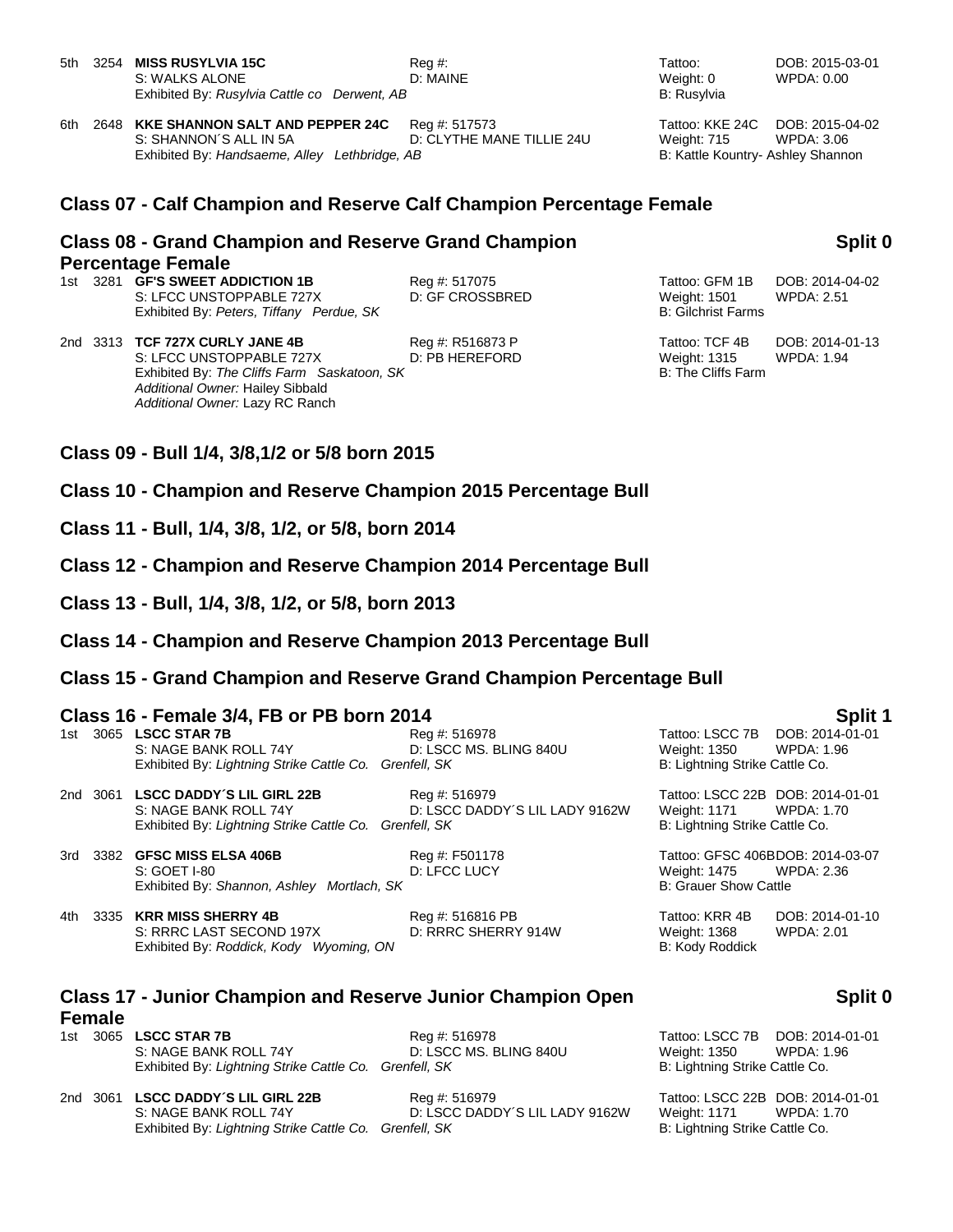**Class 19 Female 3/4, FB or PB (with 2015 tattooed calf) born 2012** 

| or earlier    |                                                                                                                                        |                                                                        |                                                                                                  |                                                       |
|---------------|----------------------------------------------------------------------------------------------------------------------------------------|------------------------------------------------------------------------|--------------------------------------------------------------------------------------------------|-------------------------------------------------------|
| 1st 2477      | <b>DRR XAVIA</b><br>S: BPSL BOOMER IU<br>Calf at Side: DRR CASH<br>S: GOET I-80<br>Exhibited By: Deer Ridge Ranch Dewberry, AB         | Reg #: 513813 PB<br>D: DRR W CARMINE 51U<br>Reg #: 517458 PB<br>Sex: M | Tattoo: DRR 251X<br>Weight: 1728<br>Tattoo: DRR 63C<br>Weight: 791<br><b>B: DEER RIDGE RANCH</b> | DOB: 2010-04-01<br>DOB: 2015-04-09<br>WPDA: 0.00      |
|               | <b>Class 20 - Senior Champion and Reserve Senior Champion Open</b>                                                                     |                                                                        |                                                                                                  | Split 0                                               |
| <b>Female</b> | 1st 2477 DRR CASH<br>S: GOET I-80<br>Exhibited By: Deer Ridge Ranch Dewberry, AB                                                       | Reg #: 517458 PB<br>D: DRR XAVIA 251X                                  | Weight: 791<br><b>B: DEER RIDGE RANCH</b>                                                        | Tattoo: DRR 63C DOB: 2015-04-09<br><b>WPDA: 3.48</b>  |
|               | Class 21 - Female 3/4, FB or PB born 2015<br>1st 3306 JAR CONTESSA 8C<br>S: GOET I-80<br>Exhibited By: Rawluk Livestock Moosehorn, MB  | Reg #: 517408<br>D: SECTION 19 ZENA 106Z                               | Tattoo: JAR 8C<br>Weight: 866<br><b>B: Jake Rawluk</b>                                           | Split 1<br>DOB: 2015-02-06<br><b>WPDA: 3.00</b>       |
| 2nd 3251      | <b>MISS RUSYLVIA 47C</b><br>S: GVC SUH<br>Exhibited By: Rusylvia Cattle co Derwent, AB                                                 | Reg #: 517435<br>D: MISS RUSYLVIA 36U                                  | Tattoo: KJP 47C<br>Weight: 811<br>B: Rusylvia Cattle Co                                          | DOB: 2015-03-22<br><b>WPDA: 3.31</b>                  |
| 3rd           | 3066 LSCC KARISMATIC 42C<br>S: NAGE BANK ROLL 74Y<br>Exhibited By: Lightning Strike Cattle Co. Grenfell, SK                            | Reg #: APPLIED<br>D: NBH MISS KARISMA 18K                              | Weight: 831<br>B: Lightning Strike Cattle Co.                                                    | Tattoo: LSCC 42C DOB: 2015-01-26<br><b>WPDA: 2.77</b> |
| 4th           | 2479 DRR COPENHAGEN ANGEL<br>S: GOET I-80<br>Exhibited By: Deer Ridge Ranch Dewberry, AB                                               | Reg #: 517457 PB<br>D: DRR YR ROSE 48A                                 | Tattoo: DRR 64C<br>Weight: 658<br><b>B: DEER RIDGE RANCH</b>                                     | DOB: 2015-04-03<br><b>WPDA: 2.82</b>                  |
| 5th           | 2481 DRR CAJUN MOON<br>S: GOET I-80<br>Exhibited By: Deer Ridge Ranch Dewberry, AB                                                     | Reg #: R517456 PB<br>D: DRR A ROSE 22R                                 | Tattoo: DRR 69C<br>Weight: 643<br><b>B: DEER RIDGE RANCH</b>                                     | DOB: 2015-04-07<br><b>WPDA: 2.81</b>                  |
| 6th           | 2660 MHC NEW TREND 24C<br>S: KSIX WINGMAN 2A<br>Exhibited By: Hansen Livestock Weldon, SK                                              | Reg #: 517389<br>D: MHC NEW TREND 315N                                 | Tattoo: MHC 24C<br>Weight: 802<br><b>B: Hansen Livestock</b>                                     | DOB: 2015-02-27<br><b>WPDA: 2.99</b>                  |
| 7th           | 3064 LSCC SWEET AS SUGAR 80C<br>S: NAGE BANK ROLL 74Y<br>Exhibited By: Lightning Strike Cattle Co. Grenfell, SK                        | Reg #: APPLIED<br>D: LSCC DADDY'S LIL LADY 9162W                       | Weight: 780<br>B: Lightning Strike Cattle Co.                                                    | Tattoo: LSCC 80C DOB: 2015-02-08<br><b>WPDA: 2.72</b> |
| <b>Female</b> | <b>Class 22 - Calf Champion and Reserve Calf Champion Open</b>                                                                         |                                                                        |                                                                                                  | Split 0                                               |
|               | 1st 3306 JAR CONTESSA 8C<br>S: GOET I-80<br>Exhibited By: Rawluk Livestock Moosehorn, MB                                               | Reg #: 517408<br>D: SECTION 19 ZENA 106Z                               | Tattoo: JAR 8C<br>Weight: 866<br><b>B: Jake Rawluk</b>                                           | DOB: 2015-02-06<br><b>WPDA: 3.00</b>                  |
| 2nd 3251      | <b>MISS RUSYLVIA 47C</b><br>S: GVC SUH<br>Exhibited By: Rusylvia Cattle co Derwent, AB                                                 | Reg #: 517435<br>D: MISS RUSYLVIA 36U                                  | Tattoo: KJP 47C<br>Weight: 811<br>B: Rusylvia Cattle Co                                          | DOB: 2015-03-22<br><b>WPDA: 3.31</b>                  |
| 1st 3306      | <b>Class 23 - Grand Champion Open Female</b><br>Exhibited By: Rawluk Livestock Moosehorn, MB<br><b>JAR CONTESSA 8C</b><br>S: GOET I-80 | Reg #: 517408<br>D: SECTION 19 ZENA 106Z                               | <b>B: Jake Rawluk</b><br>Tattoo: JAR 8C<br>Weight: 866                                           | Split 0<br>DOB: 2015-02-06<br><b>WPDA: 3.00</b>       |
| 2nd 3065      | Exhibited By: Lightning Strike Cattle Co.<br><b>LSCC STAR 7B</b><br>S: NAGE BANK ROLL 74Y                                              | Grenfell, SK<br>Reg #: 516978<br>D: LSCC MS. BLING 840U                | B: Lightning Strike Cattle Co.<br>Tattoo: LSCC 7B<br>Weight: 1350                                | DOB: 2014-01-01<br><b>WPDA: 1.96</b>                  |

# **Split 1**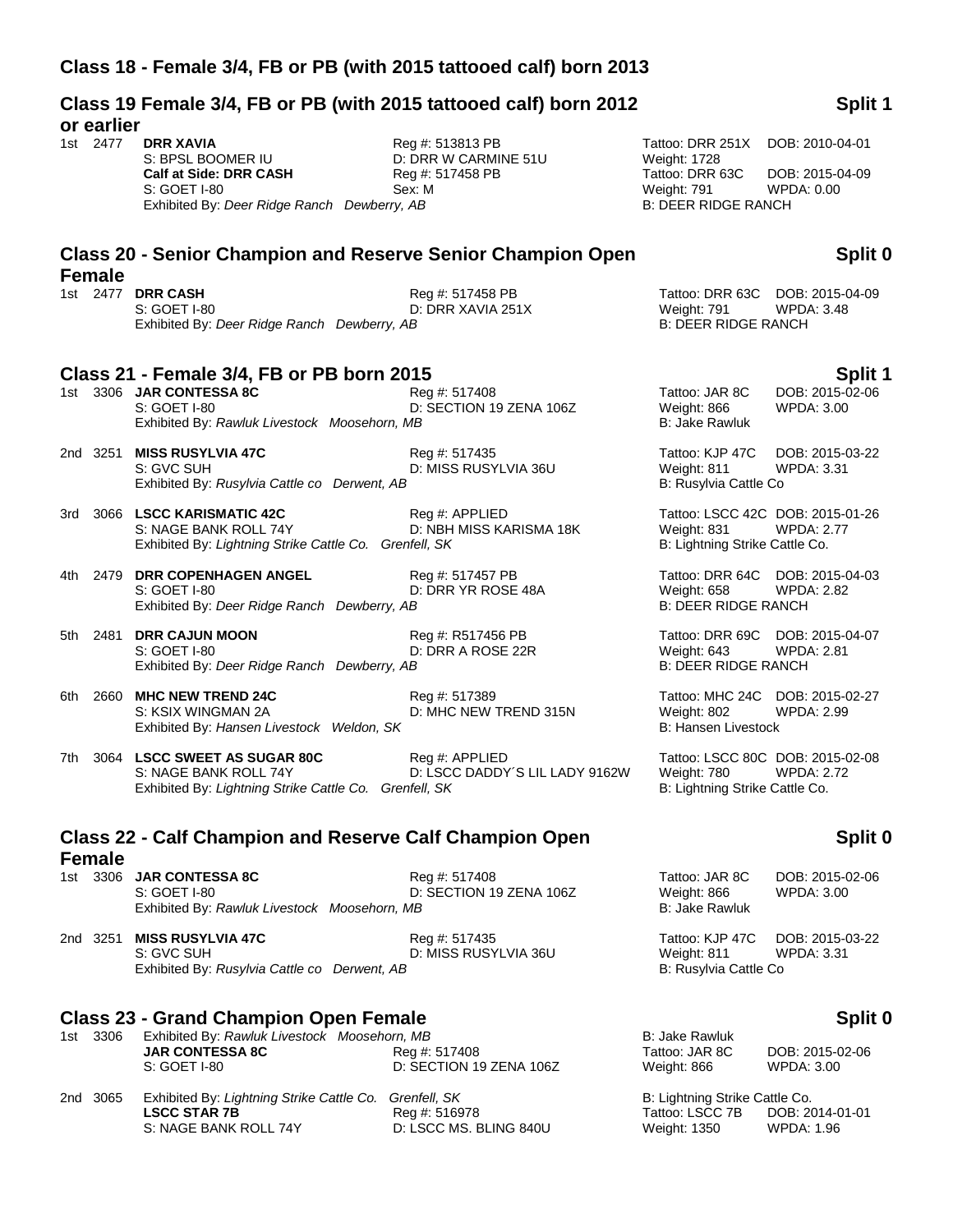## **Class 24 - Bull 3/4, FB or PB born 2015 Split 1**

|  | 1st 3255 MR RUSYLVIA CHILLER 25C             | Rea #: R517434                                 | Tattoo: RLP 25C DOB: 2015-02-27 |            |
|--|----------------------------------------------|------------------------------------------------|---------------------------------|------------|
|  | S: I-80                                      | D: MISS RUSYLVIA AIN'T SHE PRETTY Weight: 1056 |                                 | WPDA: 3.94 |
|  | Exhibited By: Rusylvia Cattle co Derwent, AB |                                                | B: Rusvlvia Cattle Co           |            |

2nd 3063 **LSCC HIGH ROLLER 94C** Reg #: APPLIED Tattoo: LSCC 94C DOB: 2015-02-13<br>S: NAGE BANK ROLL 74Y D: LSCC GENUINE GRACE 8131U Weight: 1043 WPDA: 3.70 D: LSCC GENUINE GRACE 8131U Exhibited By: *Lightning Strike Cattle Co. Grenfell, SK* B: Lightning Strike Cattle Co.

3rd 2480 **DRR COUNTY LINE** Reg #: 517459 PB Tattoo: DRR 70C DOB: 2015-04-11<br>S: GOET I-80 **Tattoo: DRR EXOTICA 10X** Weight: 851 WPDA: 3.78 D: DRR EXOTICA 10X Exhibited By: *Deer Ridge Ranch Dewberry, AB* B: **BEER RIDGE RANCH** 

4th 2483 **DRR CASH** Reg #: 517458 PB Tattoo: DRR 63C DOB: 2015-04-09 S: GOET I-80 **D: DRR XAVIA 251X** D: DRR XAVIA 251X Weight: 791 WPDA: 3.48<br>Exhibited By: *Deer Ridge Ranch Dewberry. AB* B: DEER RIDGE RANCH Exhibited By: *Deer Ridge Ranch Dewberry, AB* 

# **Class 25 - Calf Champion and Reserve Calf Champion Open Bull Split 0**

1st 3255 **MR RUSYLVIA CHILLER 25C** Reg #: R517434 S: I-80 **D: MISS RUSYLVIA AIN'T SHE PRETTY Weight: 1056** WPDA: 3.94 Exhibited By: *Rusylvia Cattle co Derwent, AB* B: Rusylvia Cattle Co Derwent, AB

2nd 3063 **LSCC HIGH ROLLER 94C** Reg #: APPLIED Tattoo: LSCC 94C DOB: 2015-02-13 S: NAGE BANK ROLL 74Y **DEXALL AND BEAC GENUINE GRACE 8131U** Weight: 1043 WPDA: 3.70

### **Class 26 - Bull 3/4, FB or PB born 2014 Split 1**

1st 3249 **MR RUSYLVIA BENNILLI** Reg #: 516684 Tattoo: TKP 6 B DOB: 2014-02-10<br>S: GVC SUH St RUSYLVIA 36U Weight: 1956 WPDA: 3.01 D: MISS RUSYLVIA 36U Weight: 1956 WEDA: NORTHER ON B: Rusylvia Cattle Co Exhibited By: Rusylvia Cattle co Derwent, AB

### **Class 27 - Junior Champion and Reserve Junior Champion Open Bull**

Exhibited By: *Rusylvia Cattle co Derwent, AB* B: Rusylvia Cattle Co Cattle Co Derwent, AB

# **Class 28 - Bull, 3/4, FB or PB, born in 2013. Split 1**

1st 2658 **KSIX WINGMAN 2A** Reg #: 516026 Reg **Example 2658 KSIX 2A** DOB: 2013-04-11<br>S: BFW FIGHTIN IRISH D: RAPID CREEKS MISS 2P Weight: 2228 WPDA: 2.33 D: RAPID CREEKS MISS 2P Weight: 2228 WPDA: 2.33<br>B: Kevin & Christel Shuckburgh Exhibited By: Hansen Livestock Weldon, SK

S: HALL'S LEGACY PLUS 738G D: DCC PLAYMATE 140P Weight: 2356 WPD<br>Exhibited By: Roddick. Kody Wyoming. ON B: Rachael Ann Carlson Exhibited By: *Roddick, Kody Wyoming, ON Additional Owner:* Rachel Ann Carlson

# **Class 29 - Senior Champion & Reserve Senior Champion Open Bull Split 0**

\_\_\_\_\_2658 **KSIX WINGMAN 2A** Reg #: 516026 Tattoo: KSIX 2A DOB: 2013-04-11

S: HALL'S LEGACY PLUS 738G D: DCC PLAYMATE 140P Weight: 2356 WPDA: 2.40 Exhibited By: *Roddick, Kody Wyoming, ON* B: Rachael Ann Carlson *Additional Owner:* Rachel Ann Carlson

# **Class 30 - Grand Champion Open Bull Split 0**

1st 2658 **KSIX WINGMAN 2A** Reg #: 516026 Reg #: 516026 Tattoo: KSIX 2A DOB: 2013-04-11<br>S: BFW FIGHTIN IRISH D: RAPID CREEKS MISS 2P Weight: 2228 WPDA: 2.33 Exhibited By: Hansen Livestock Weldon, SK

Exhibited By: *Rusylvia Cattle co Derwent, AB* B: Rusylvia Cattle Co

Exhibited By: Lightning Strike Cattle Co. Grenfell, SK B: Lightning Strike Cattle Co.

### **Split 0**

1st 3249 **MR RUSYLVIA BENNILLI** Reg #: 516684 Tattoo: TKP 6 B DOB: 2014-02-10 S: GVC SUH D: MISS RUSYLVIA 36U Weight: 1956 WPDA: 3.01

2nd 3332 **RRRC MAGELLAN 350A** Reg #: 439080 Tattoo: RRRC350A DOB: 2013-03-17

S: BFW FIGHTIN IRISH D: RAPID CREEKS MISS 2P Weight: 2228 WPDA: 2.33 Exhibited By: *Hansen Livestock Weldon, SK* **B: Kevin & Christel Shuckburgh** B: Kevin & Christel Shuckburgh

\_\_\_\_\_3332 **RRRC MAGELLAN 350A** Reg #: 439080 Tattoo: RRRC350A DOB: 2013-03-17

D: RAPID CREEKS MISS 2P Weight: 2228 WPDA: 2.33<br>B: Kevin & Christel Shuckburgh